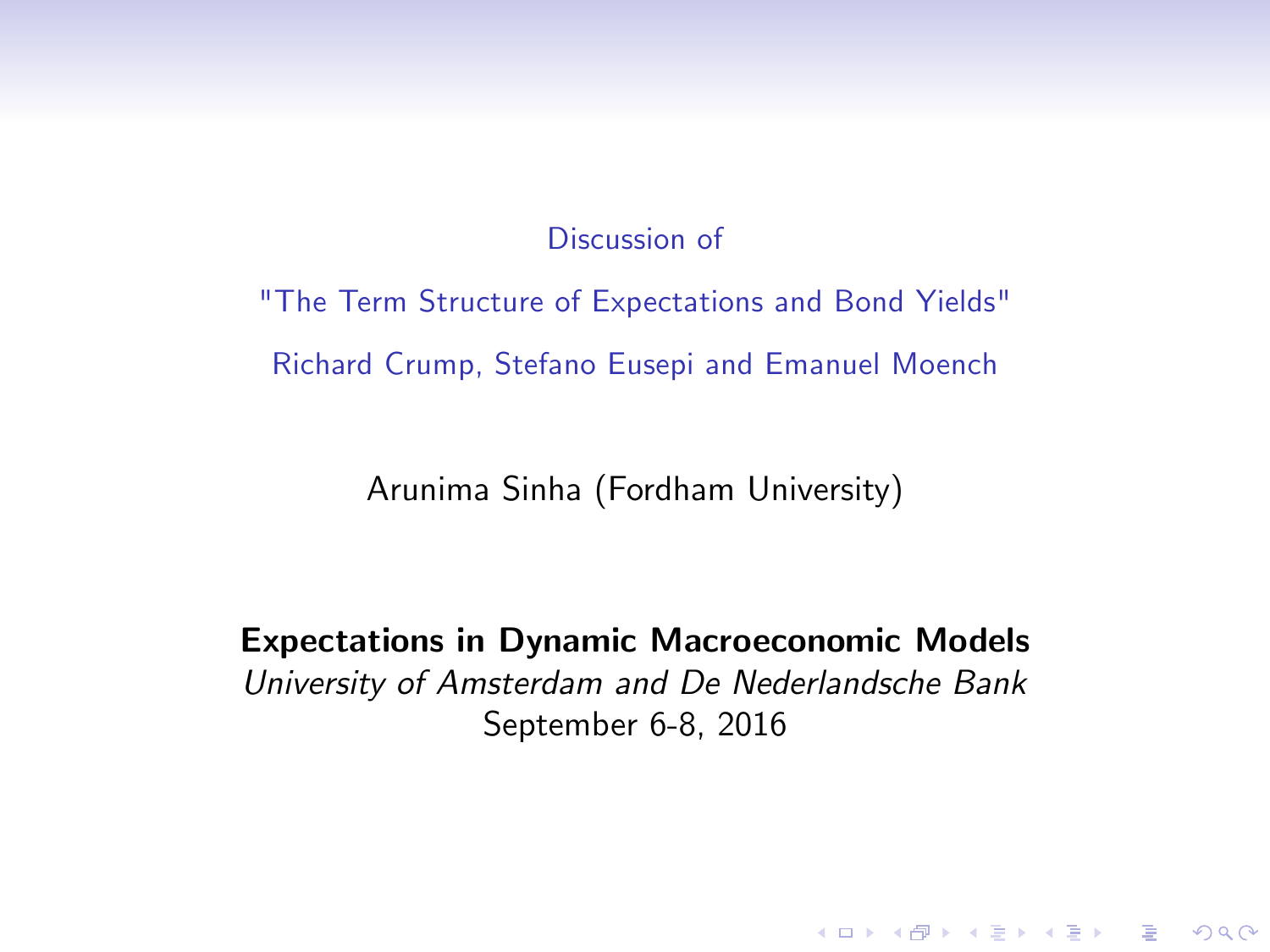## Roadmap

K ロ ▶ K @ ▶ K 할 > K 할 > 1 할 > 1 이익어

- Context in the literature
- Summary of results
- Comments:
	- Inflation uncertainty
	- Correlation with business cycles
	- Level of TP vs. Changes in TP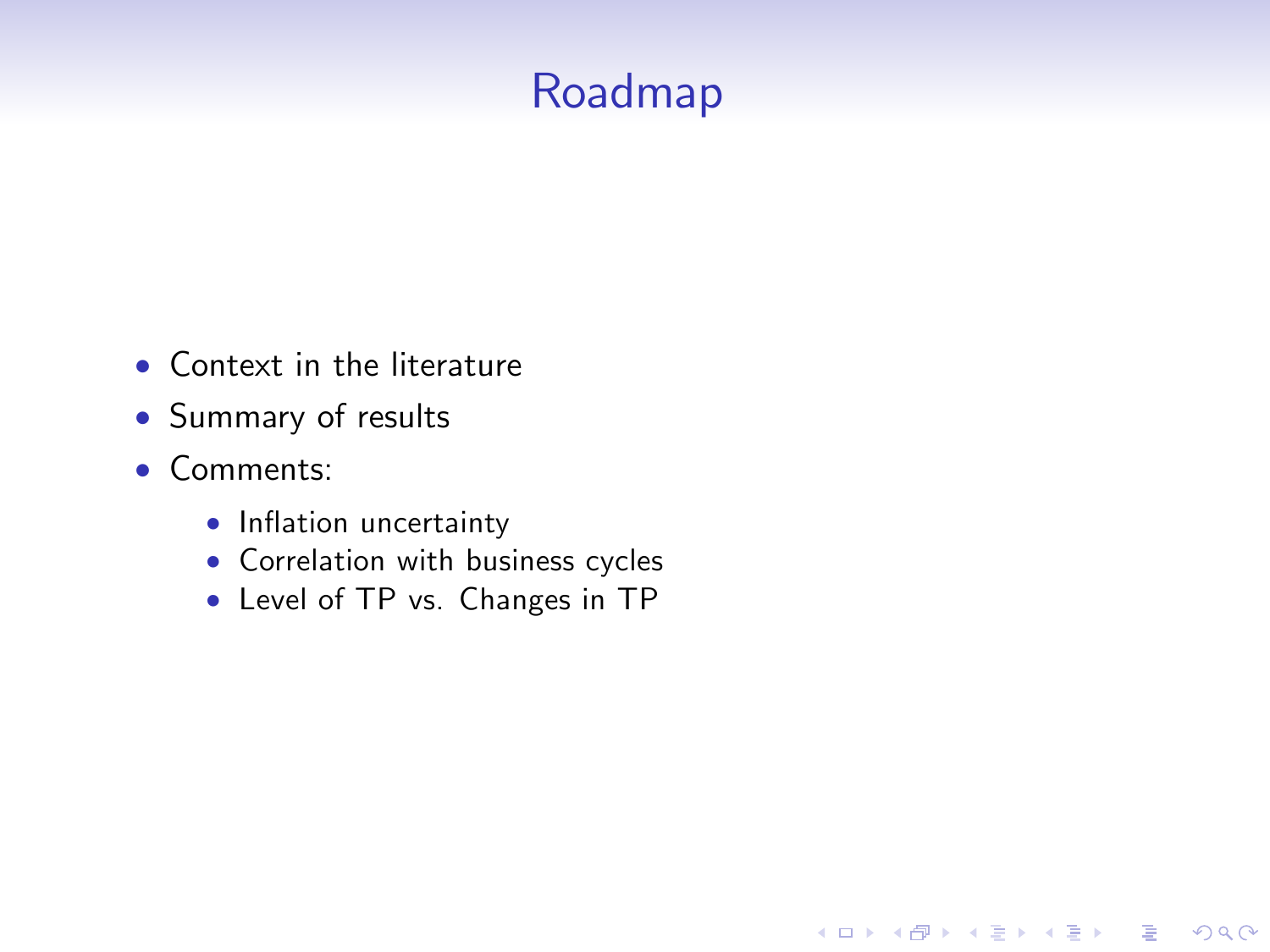#### Context in the Literature

The nominal term premium is the residual:

$$
tp_t (n) = y_t (n) - \frac{1}{n} E_t \left[ \sum_{i=0}^{n-1} y_{t+i} (1) \right]
$$
  
\n
$$
ftp_t (n, m) = f_t (n, m) - \frac{1}{n} E_t \left[ \sum_{i=m+1}^{n+m} y_{t+i} (1) \right]
$$

 To estimate the TP, we need a model of the yield curve and a process for the formation of conditional expectations about the short yield at different forecast horizons

K ロ ▶ K @ ▶ K 할 ▶ K 할 ▶ | 할 | © 9 Q @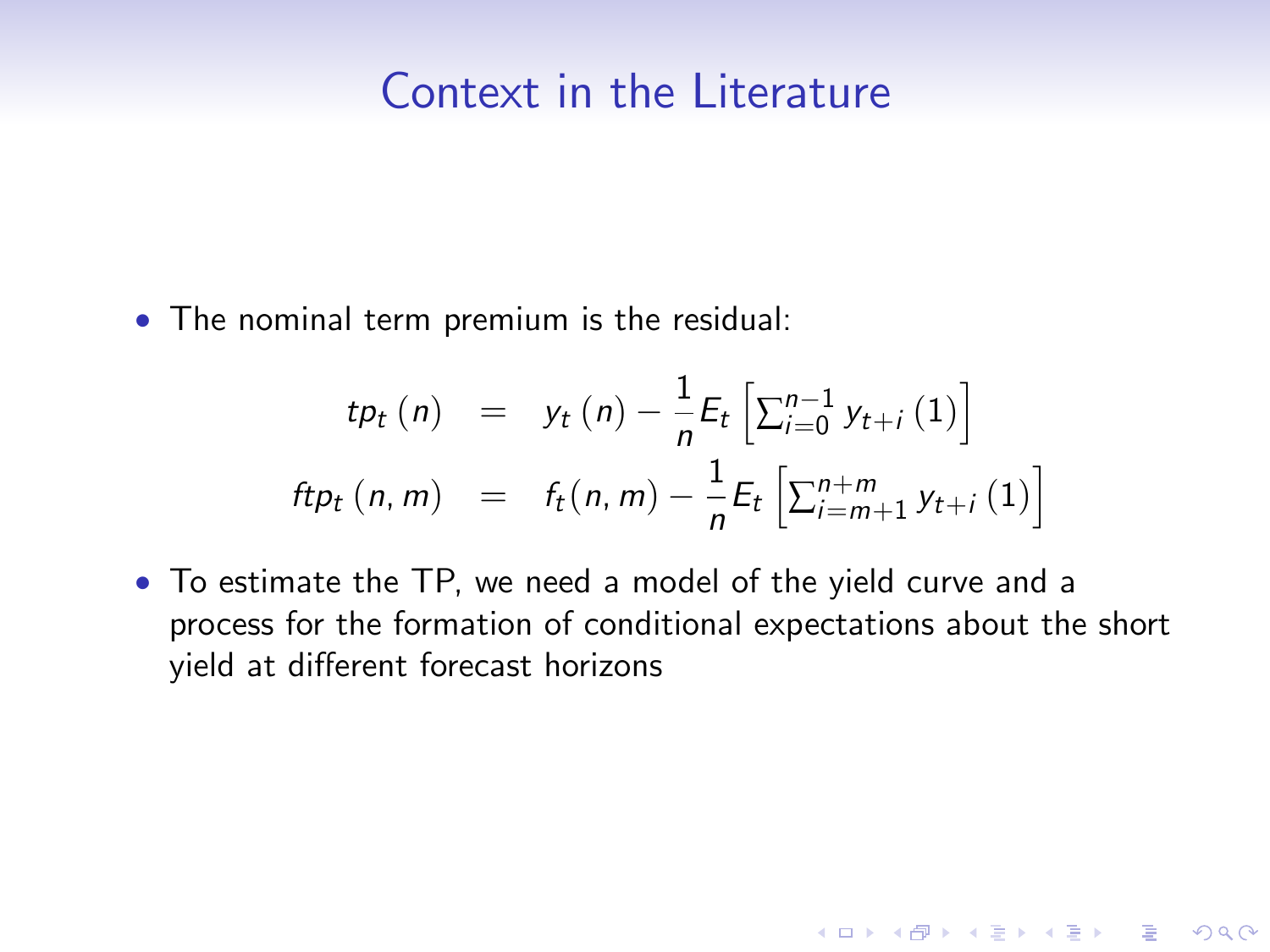#### Context in the Literature

- Various models can be used to fit the yield curve:
	- Gürkaynak, Sack and Swanson (2007) use the Nelson-Siegel-Svensson methodology (yields are a function of latent factors)

- Affine models of the TS (yields are linear functions of the factors; no-arbitrage) - with and without macro factors
- Structural models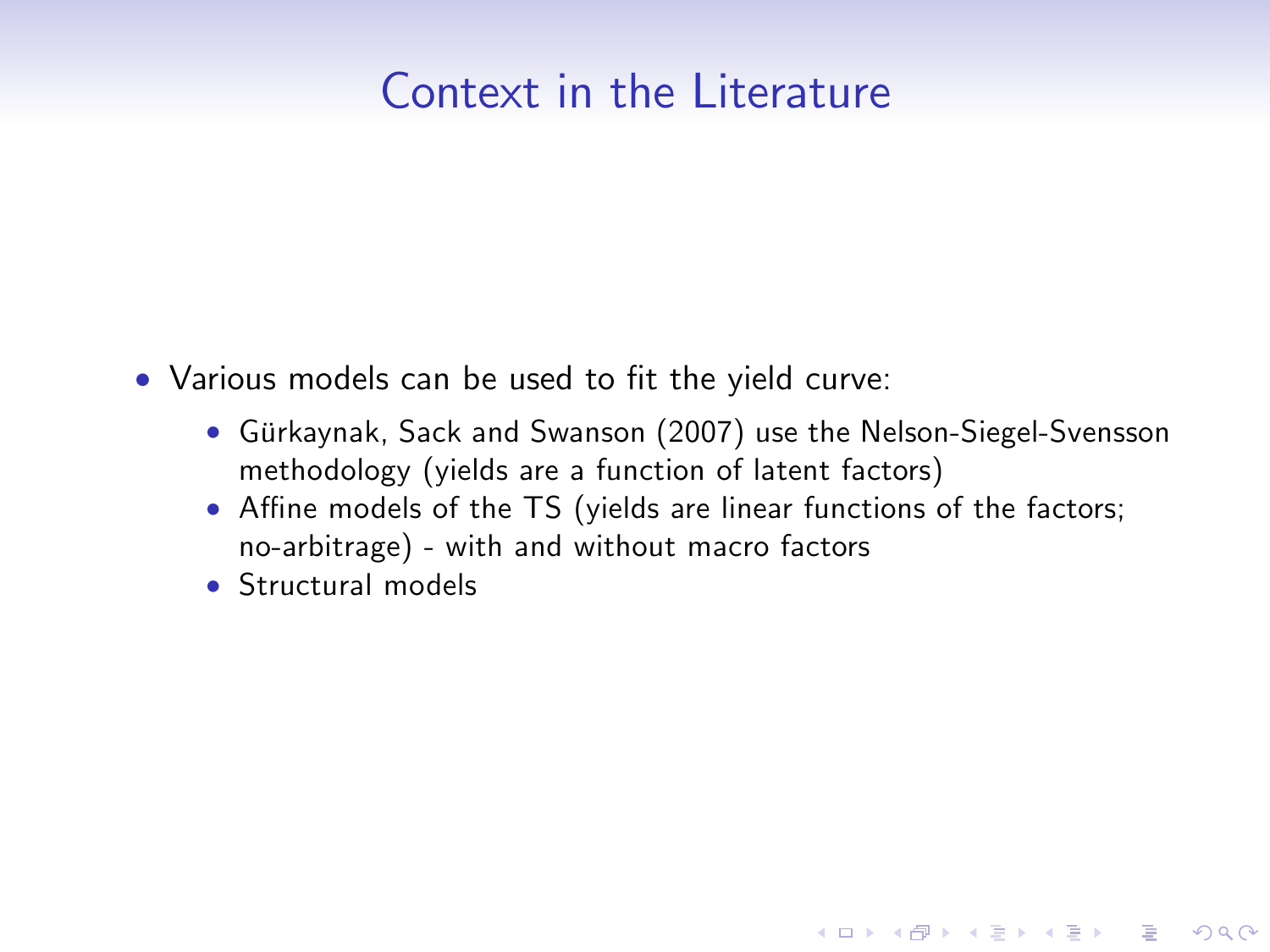#### Context in the Literature

- Expected path of interest rates can be computed using:
	- Short-rate expectations computed using risk-neutral probability distributions
	- Adaptive learning and other forms of bounded rationality to model expectations
	- Construct expectations using surveys of interest rates (direct interest rate expectations or through the relation between interest rates and the relation with the output gap and inflation)

**KOD KARD KED KED E VOOR**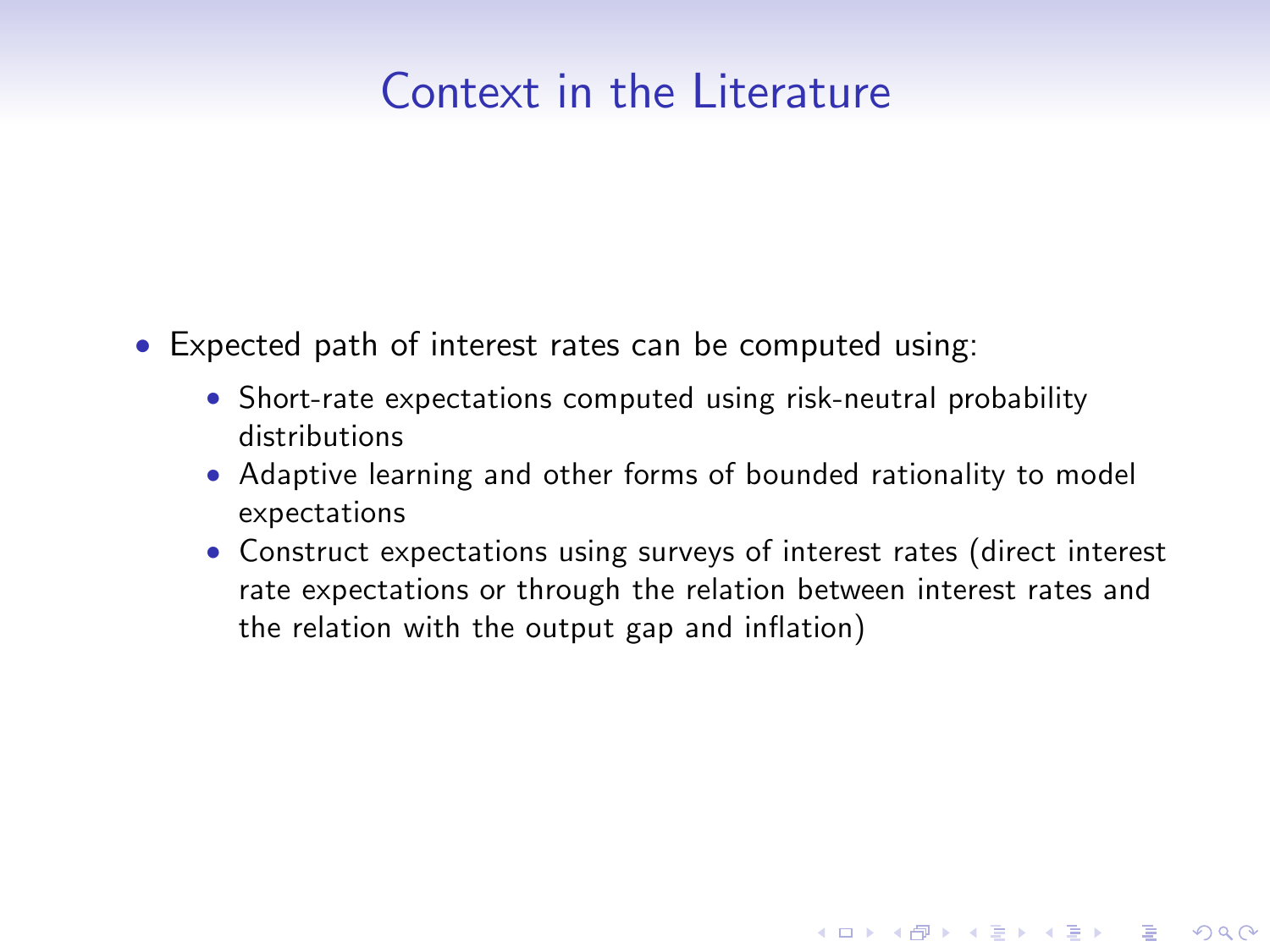# Contributions

- Expected path of interest rates can be computed using:
	- Short-rate expectations computed using risk-neutral probability distributions
	- Adaptive learning and other forms of bounded rationality to model expectations
	- Construct expectations using surveys of interest rates (direct interest rate expectations or through the relation between interest rates and the relation with the output gap and inflation)
		- The authors measure the expected yields using a large number of surveys (on output growth, inflation and short nominal interest rates), and directly provide estimates of the TP at various yield maturity-forecast horizon pairs
		- Exercise decomposes expected nominal yields into expected real rates and expected inflation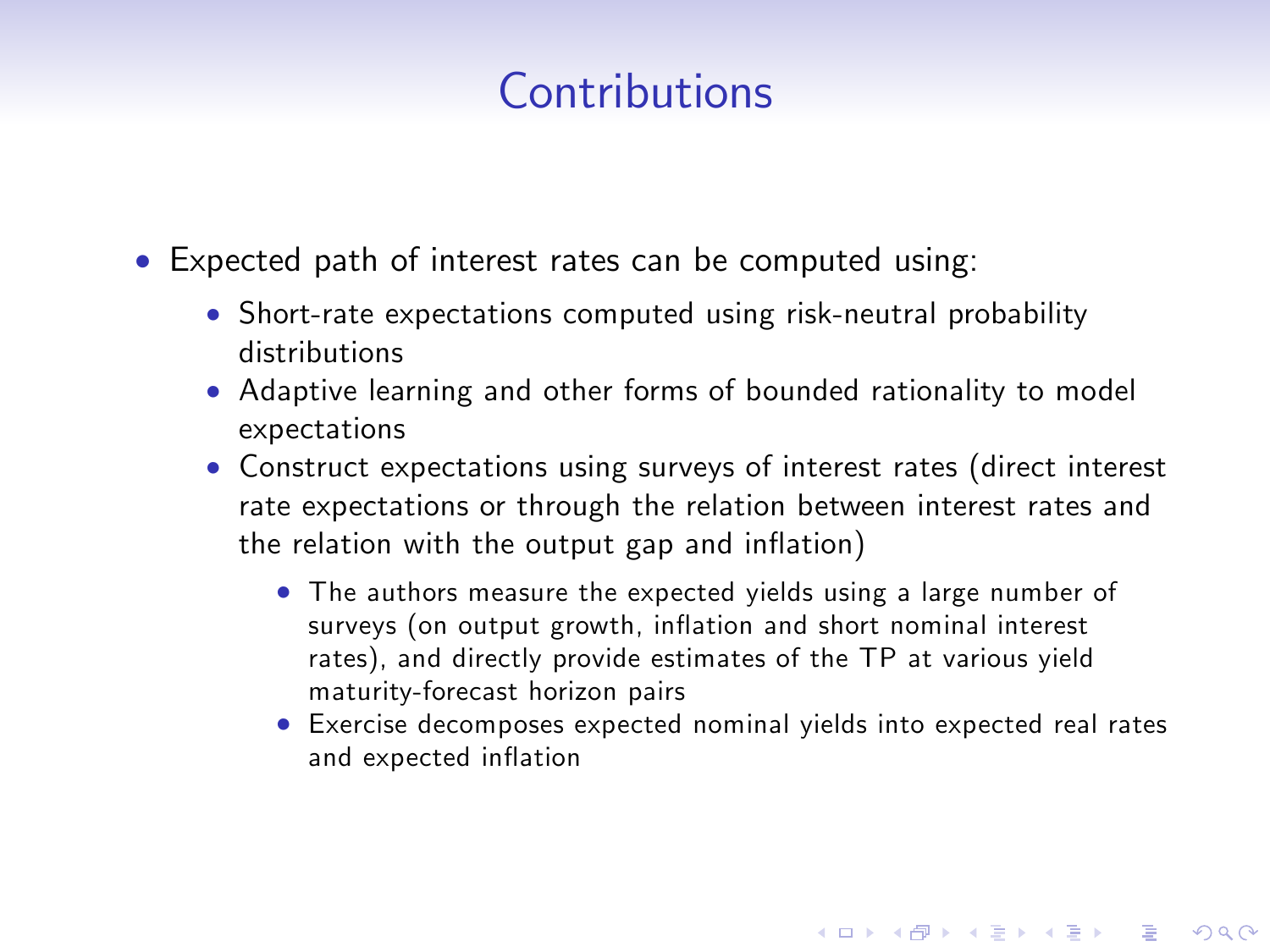# Contributions

- Approach allows for the estimation of term premia for different yield maturities and forecast horizon pairs; differences in the behavior of medium- and long-term TP
	- Secular decline in medium- and long-term expectations over the 1983-2014 sample
	- Accounting for expectations about future real rates and inflation, TPs are the most important components of medium- and longer-term interest rates: TPs account for  $\sim 60\%$  of the variation in forward rates at longer maturities (much less important at shorter maturities)
	- Survey implied TPs co-move more strongly than survey expected short rates for different yield maturities
	- Policy changes through the real interest rate are transmitted along the yield curve through real short-term expectations

**KOD KARD KED KED E VOOR**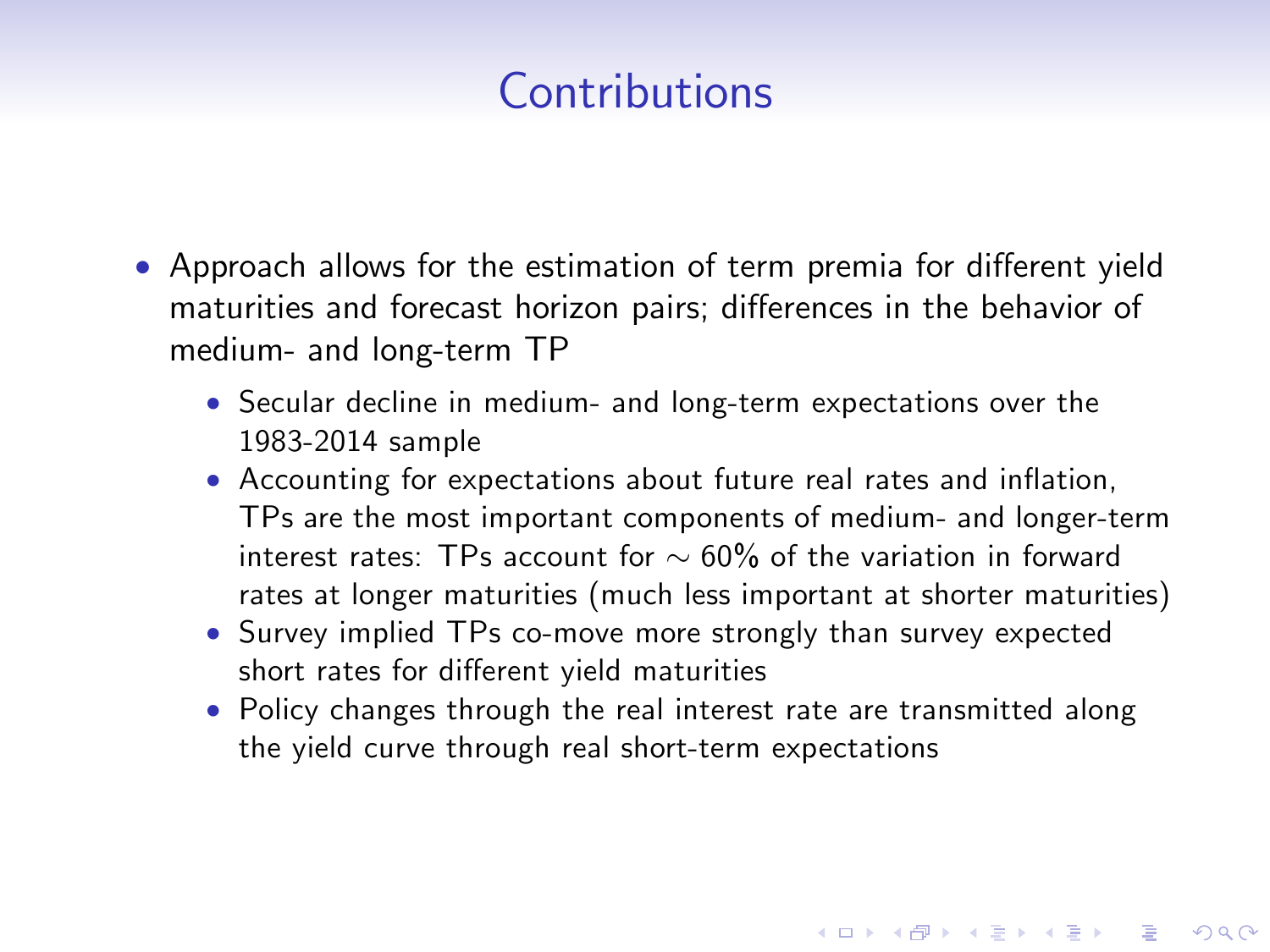- $\bullet$  Recurrent theme in the recent macro-finance models of the TP: inflation uncertainty makes nominal bonds risky
	- Piazzesi and Schneider (2006): TP were large during and after Great Inflation (also, when inflation shocks are relatively less significant, term premia are lower)
		- **•** Intuition: If inflation rises persistently when consumption growth falls, long-term nominal bonds lose value in recessions leading to a positive TP (Rudebusch and Swanson, 2012)
	- Rudebusch, Swanson and Wu (2007): When inflation uncertainty was getting lower in the 1990s, downward trend in TP (computed from affine models)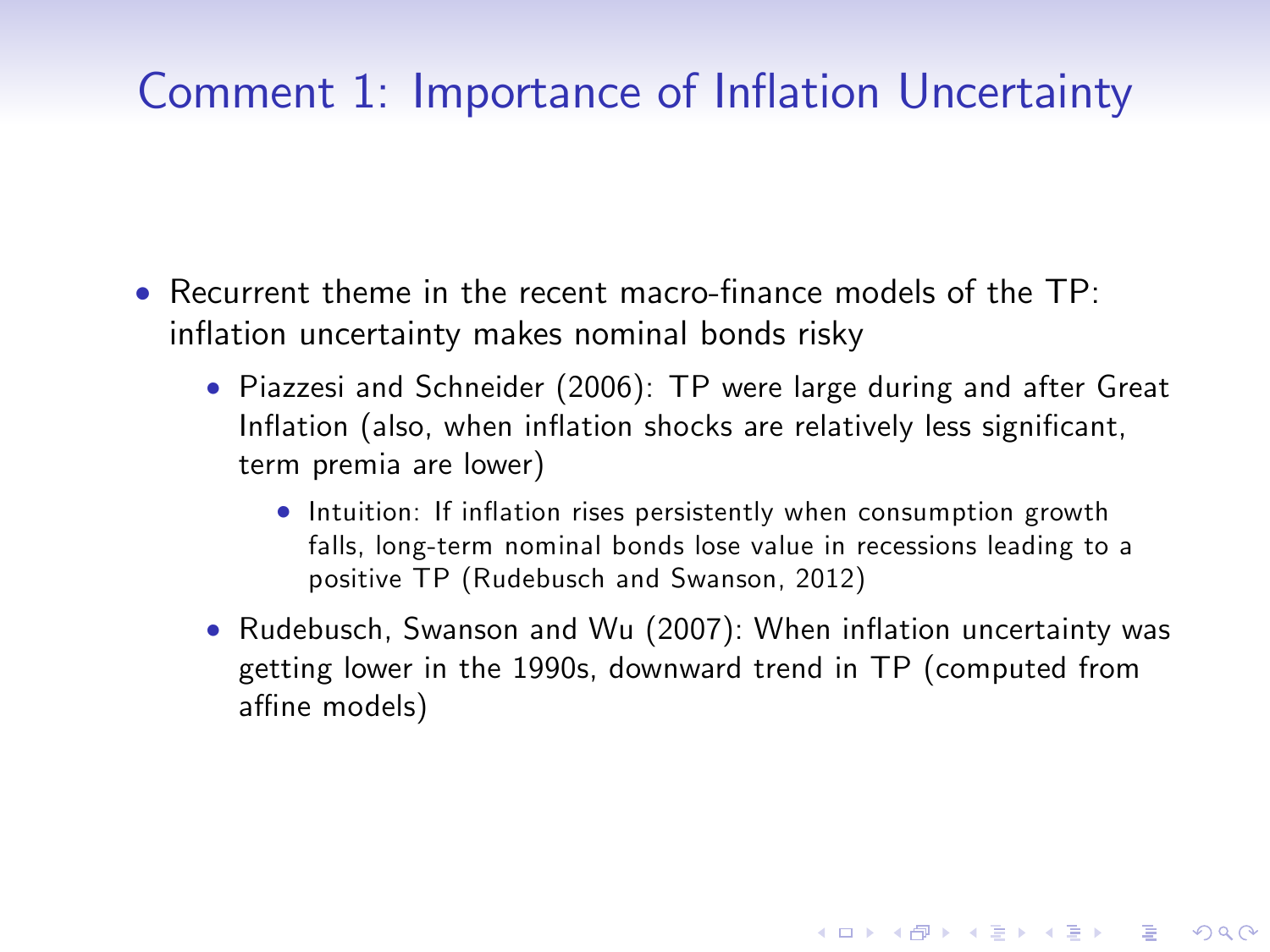- $\bullet$  Recurrent theme in the recent macro-finance models of the TP: inflation uncertainty makes nominal bonds risky
	- Piazzesi and Schneider (2006): TP were large during and after Great Inflation (also, when inflation shocks are relatively less significant, term premia are lower)
		- **•** Intuition: If inflation rises persistently when consumption growth falls, long-term nominal bonds lose value in recessions leading to a positive TP (Rudebusch and Swanson, 2012)
	- Rudebusch, Swanson and Wu (2007): When inflation uncertainty was getting lower in the 1990s, downward trend in TP (computed from affine models)

**KORKAR KERKER EL VOLO** 

 We now have a "model-free" measure of the TP - what is the importance of inflation uncertainty?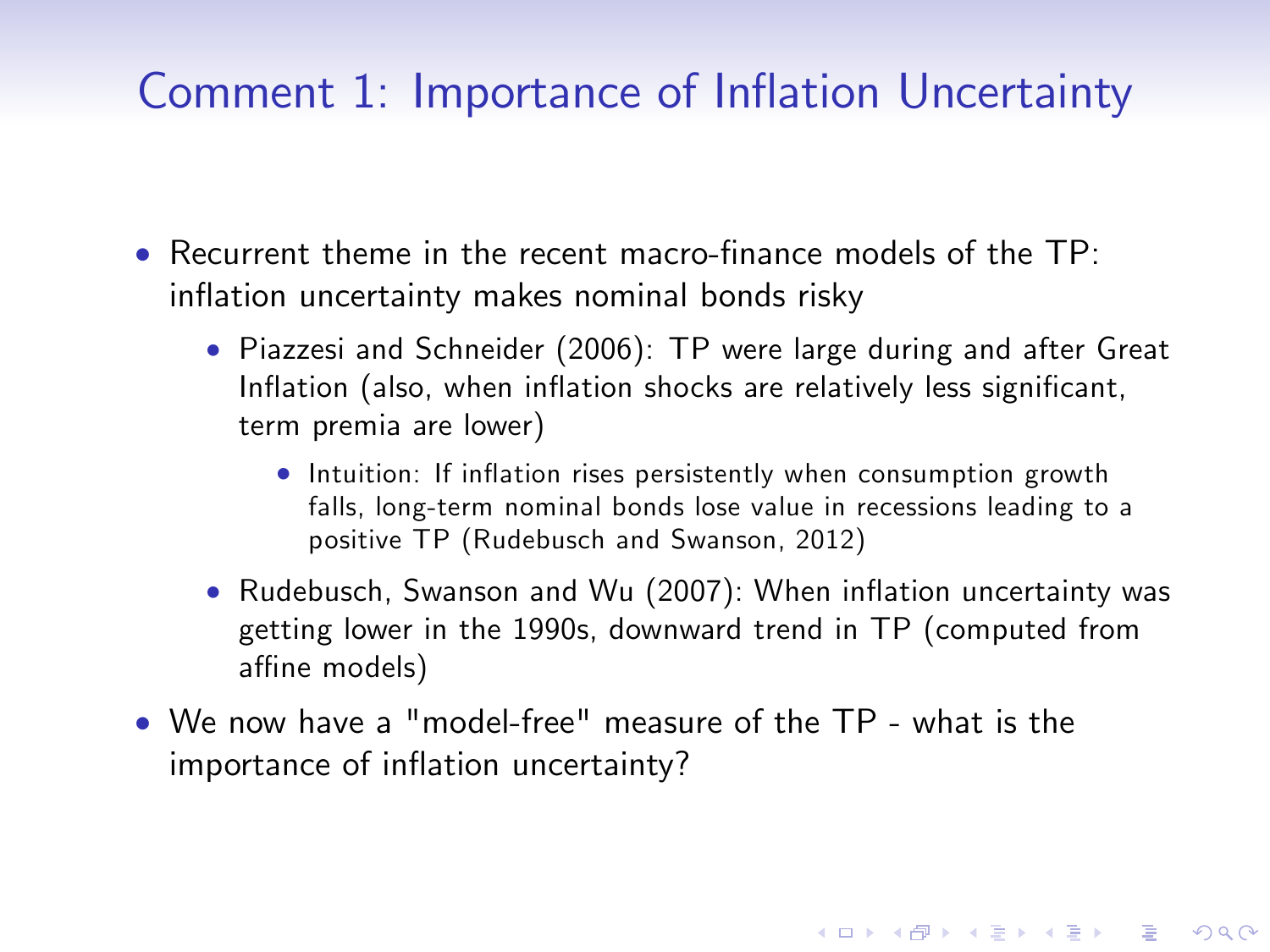• Inflation uncertainty from survey data (Inflation uncertainty and disagreement regarding mean inflation forecast - Wright, 2011; D'Amico and Orphanides, 2014)

$$
\mathit{TP}_t = \alpha + \beta x_t + \epsilon_t
$$

**KOD KARD KED KED E VOOR** 

where  $x_t$  contains inflation risk measures

**•**  $\beta$  is found to be large and positive for measures of inflation uncertainty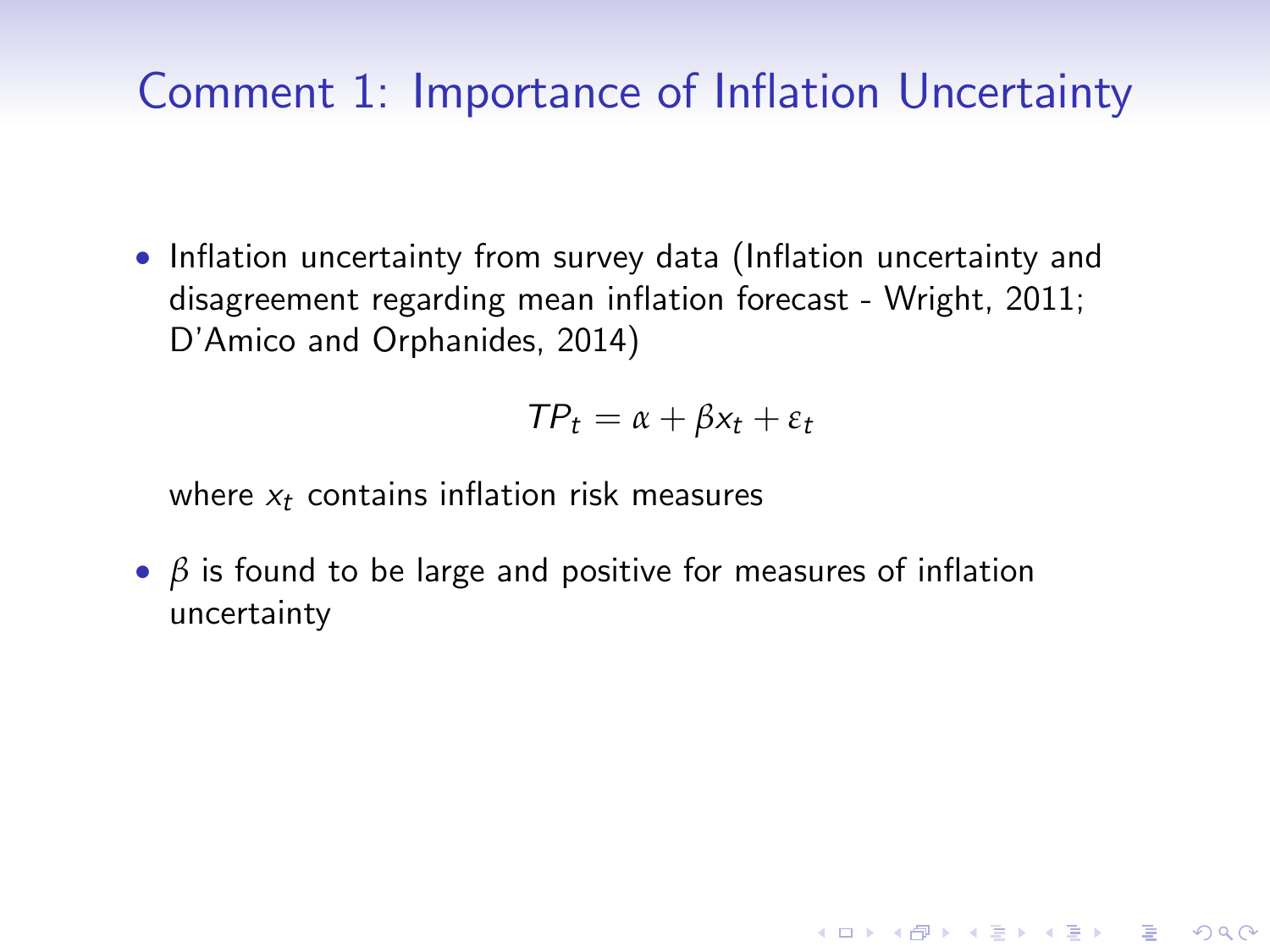• Inflation uncertainty from survey data (Inflation uncertainty and disagreement regarding mean inflation forecast - Wright, 2011; D'Amico and Orphanides, 2014)

$$
\mathit{TP}_t = \alpha + \beta x_t + \epsilon_t
$$

**KOD KARD KED KED E VOOR** 

where  $x_t$  contains inflation risk measures

- **•**  $\beta$  is found to be large and positive for measures of inflation uncertainty
- Is this still true?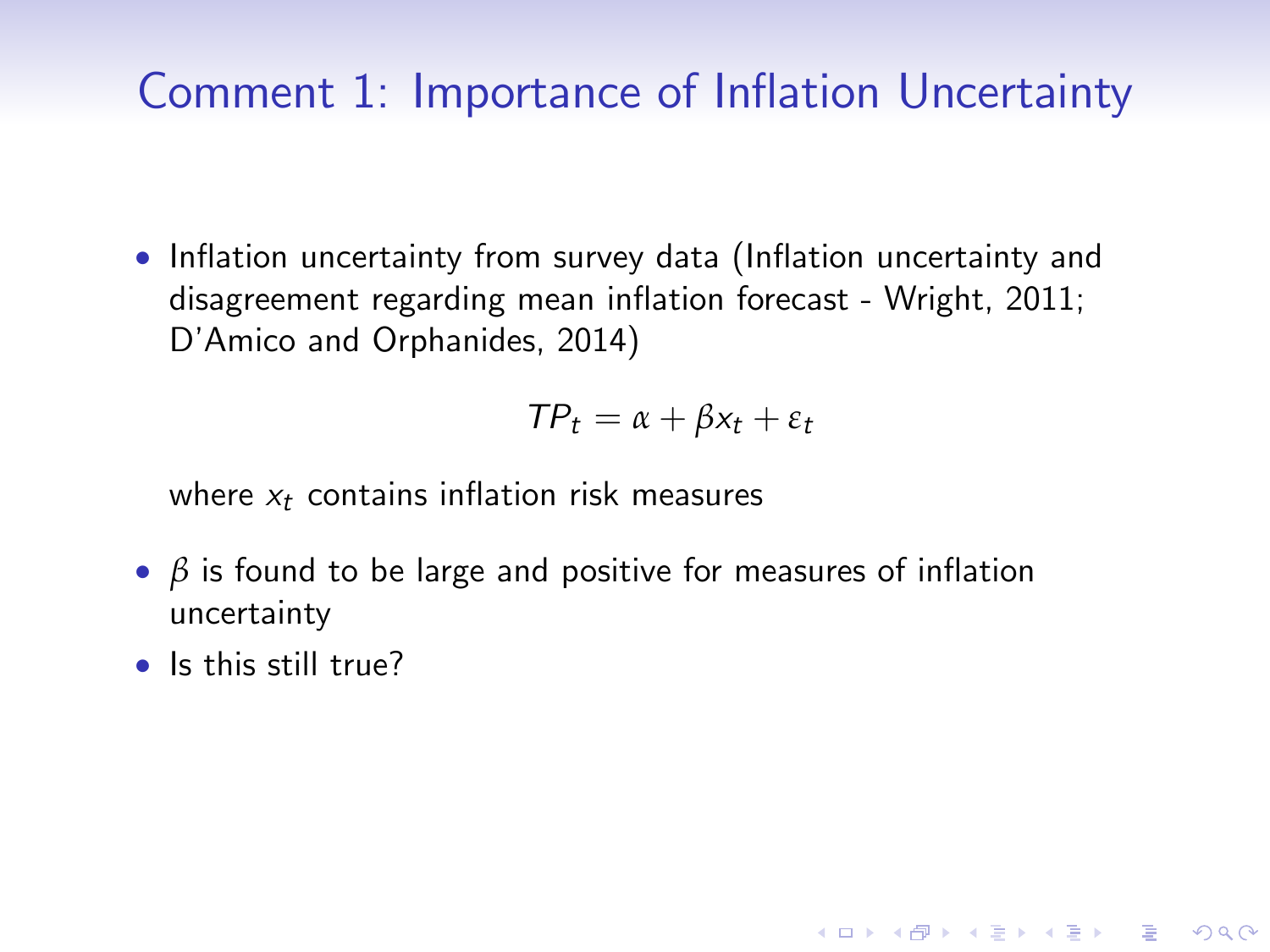• Inflation uncertainty from survey data (Inflation uncertainty and disagreement regarding mean inflation forecast - Wright, 2011; D'Amico and Orphanides, 2014)

$$
\mathit{TP}_t = \alpha + \beta x_t + \epsilon_t
$$

where  $x_t$  contains inflation risk measures

- **•**  $\beta$  is found to be large and positive for measures of inflation uncertainty
- Is this still true?
- $\bullet$  Decomposition of  $\mathcal{TP}_t$  into real rates and expected inflation can shed further light on this relationship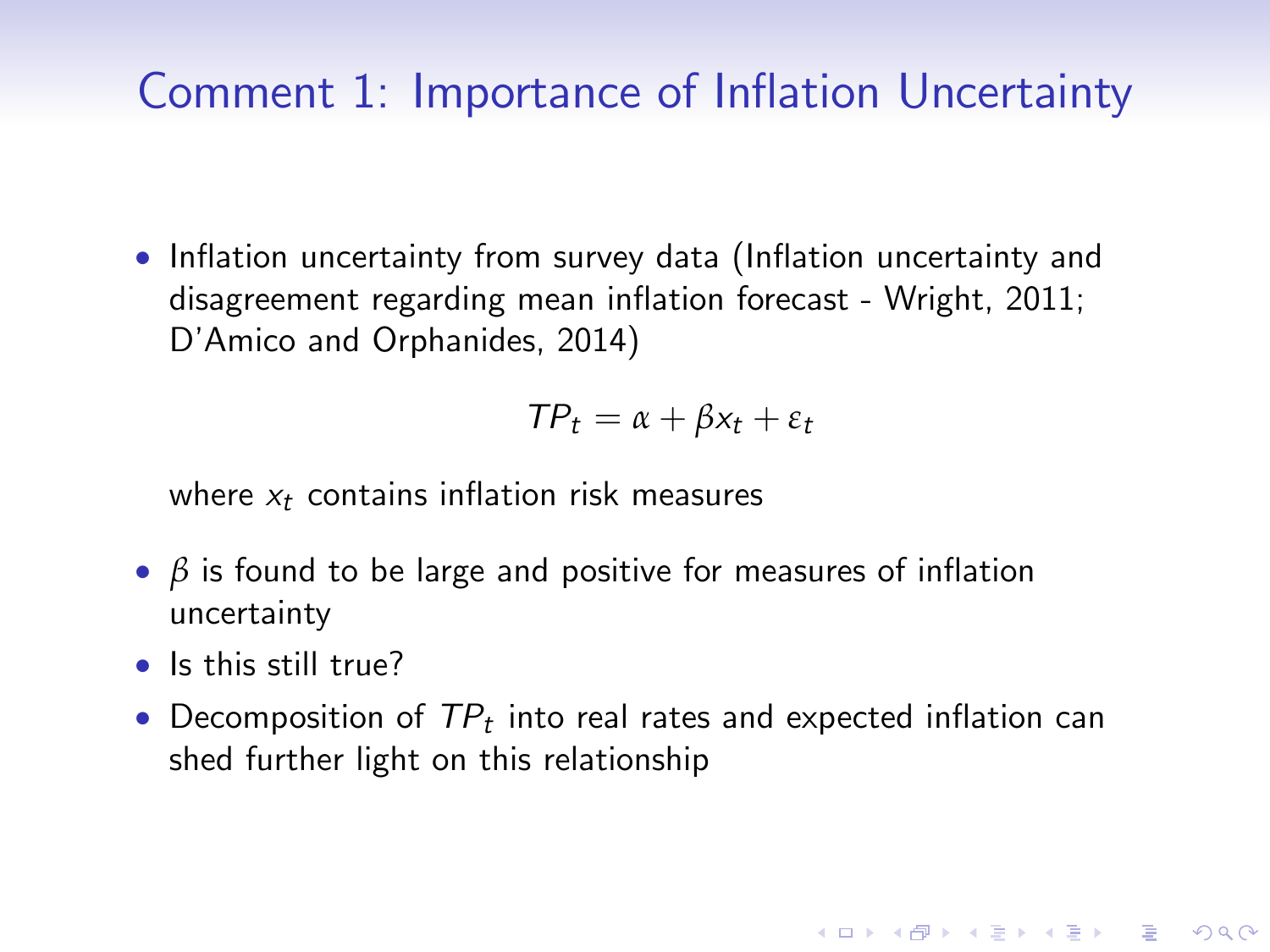# Comment 2: Relationship with the business cycle

- Cyclical behavior of the TP
	- TP from affine models: rise ahead of and early in recessions, and vice versa fall around the business cycle trough and early in expansions (Cochrane and Piazzesi, 2005)
	- TP estimated using survey data: Survey implied TP move less than statistical models with business cycles; larger correlation with inflation at lower frequencies (Piazzesi, Salomao and Schneider, 2015)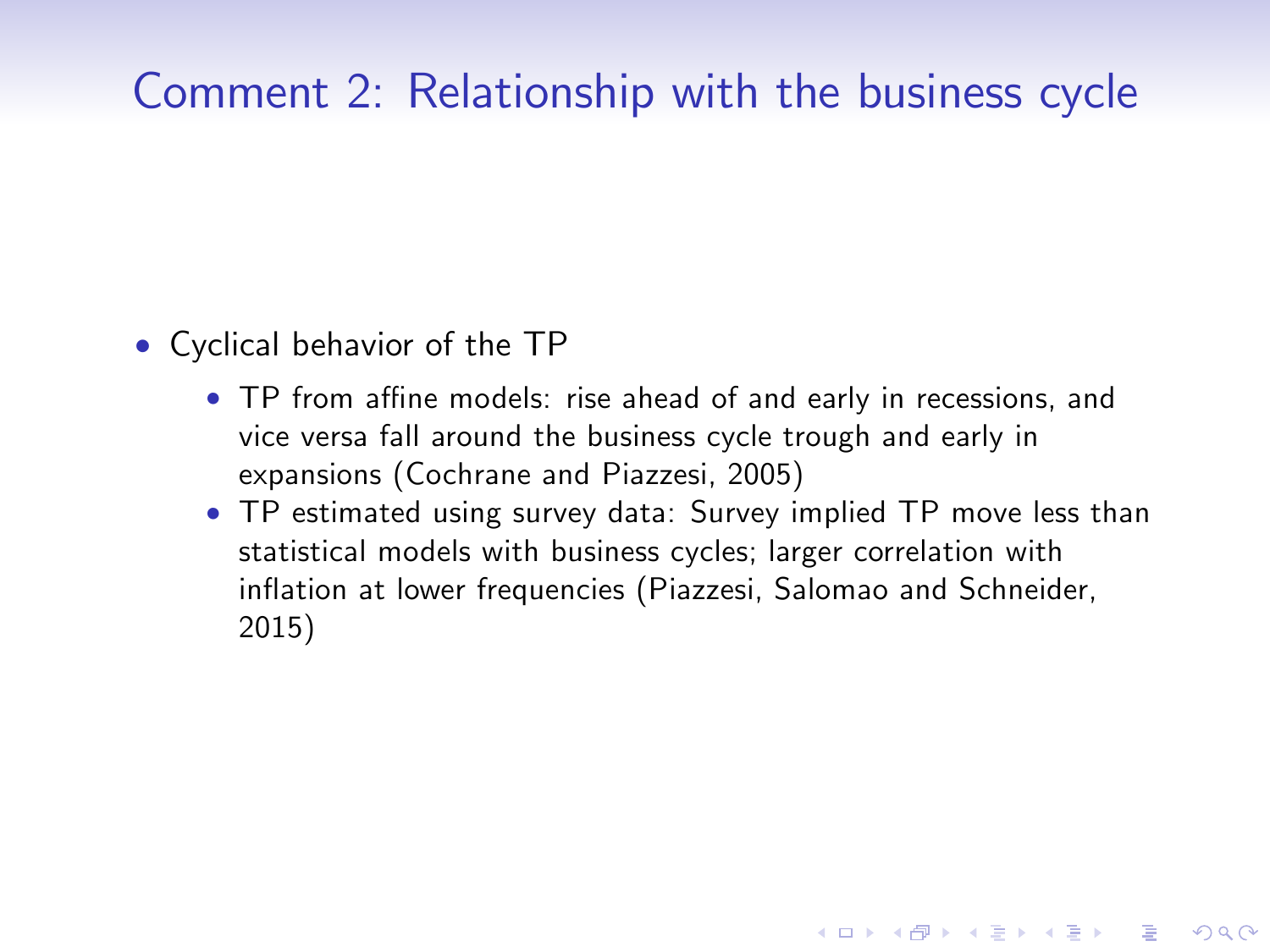#### Comment 2: Relationship with the business cycle

- TP estimated using risk-neutral probability distributions imply disagreement on the size of the correlation with business cycles
	- Regression of Ordinary Least Squares and Bias Correction Term Premium estimates on a recession dummy, real GDP growth and OECDís Composite Leading Indicators (not shown)

|         | Rec dummy $\left \begin{array}{c} GDP(Q \circ Q) \\ OLS \quad   \text{ BC} \quad OLS \quad BC \end{array}\right $ |                                                                                  |  |         |
|---------|-------------------------------------------------------------------------------------------------------------------|----------------------------------------------------------------------------------|--|---------|
|         |                                                                                                                   |                                                                                  |  |         |
| Coeff   | $-0.20$                                                                                                           | $\begin{array}{ c c c } \hline 0.72 & 0.35 \\ 0.01 & 0.23 \\ \hline \end{array}$ |  | $-0.27$ |
| p value | 0.80                                                                                                              |                                                                                  |  | 0.02    |

OLS (Wright, 2011) and from BC model (Bauer, Rudebusch and Wu, 2013)

**KORKAR KERKER EL VOLO**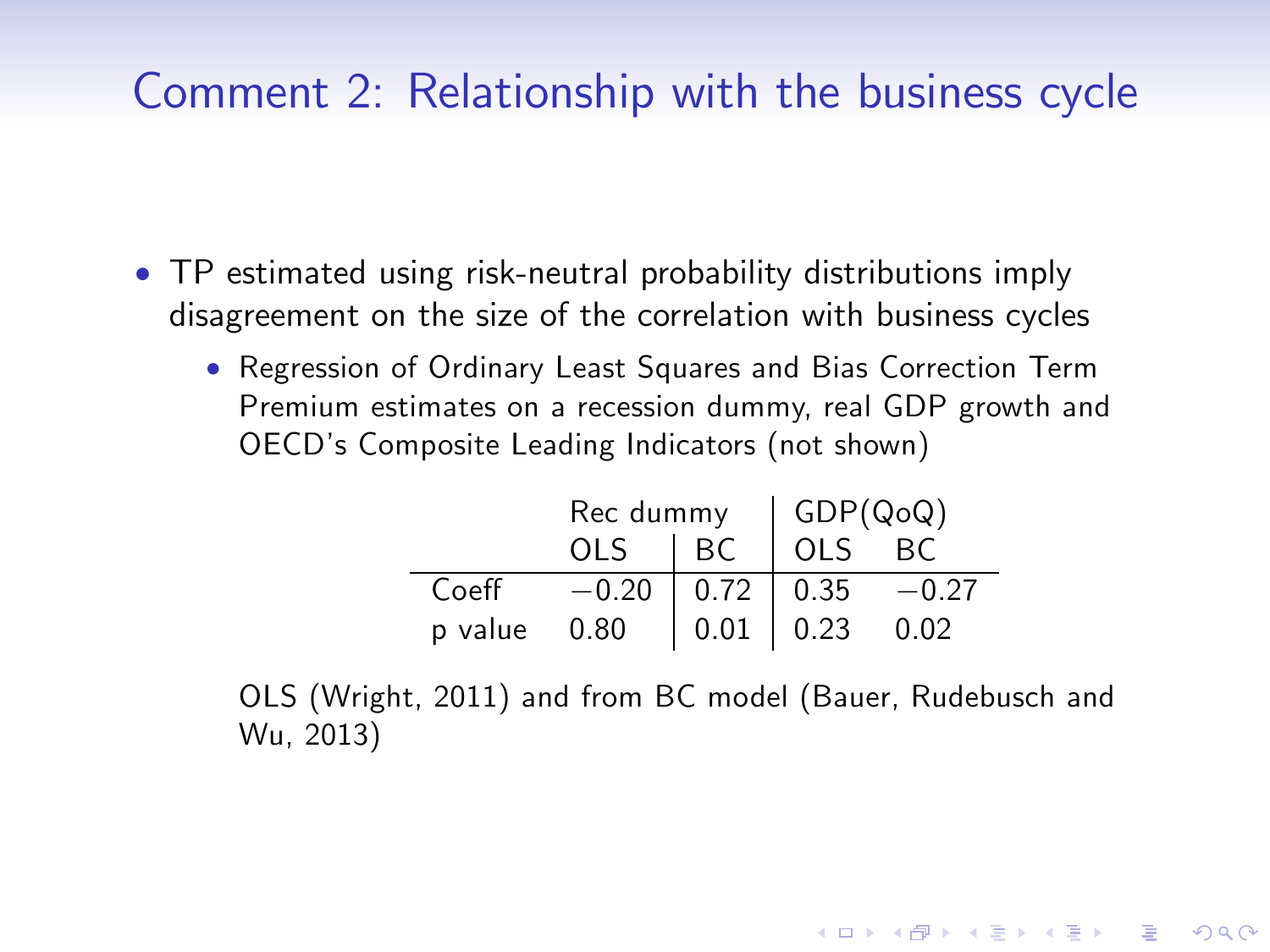## Comment 2: Relationship with the business cycle

- What do the TP estimates in the present paper imply about these comovements?
	- Are there substantial differences or similarities in the countercyclical behaviors of short versus medium- and long-term TP estimates?

K ロ ▶ K @ ▶ K 할 > K 할 > 1 할 > 1 이익어

• How do implied inflation expectations behave?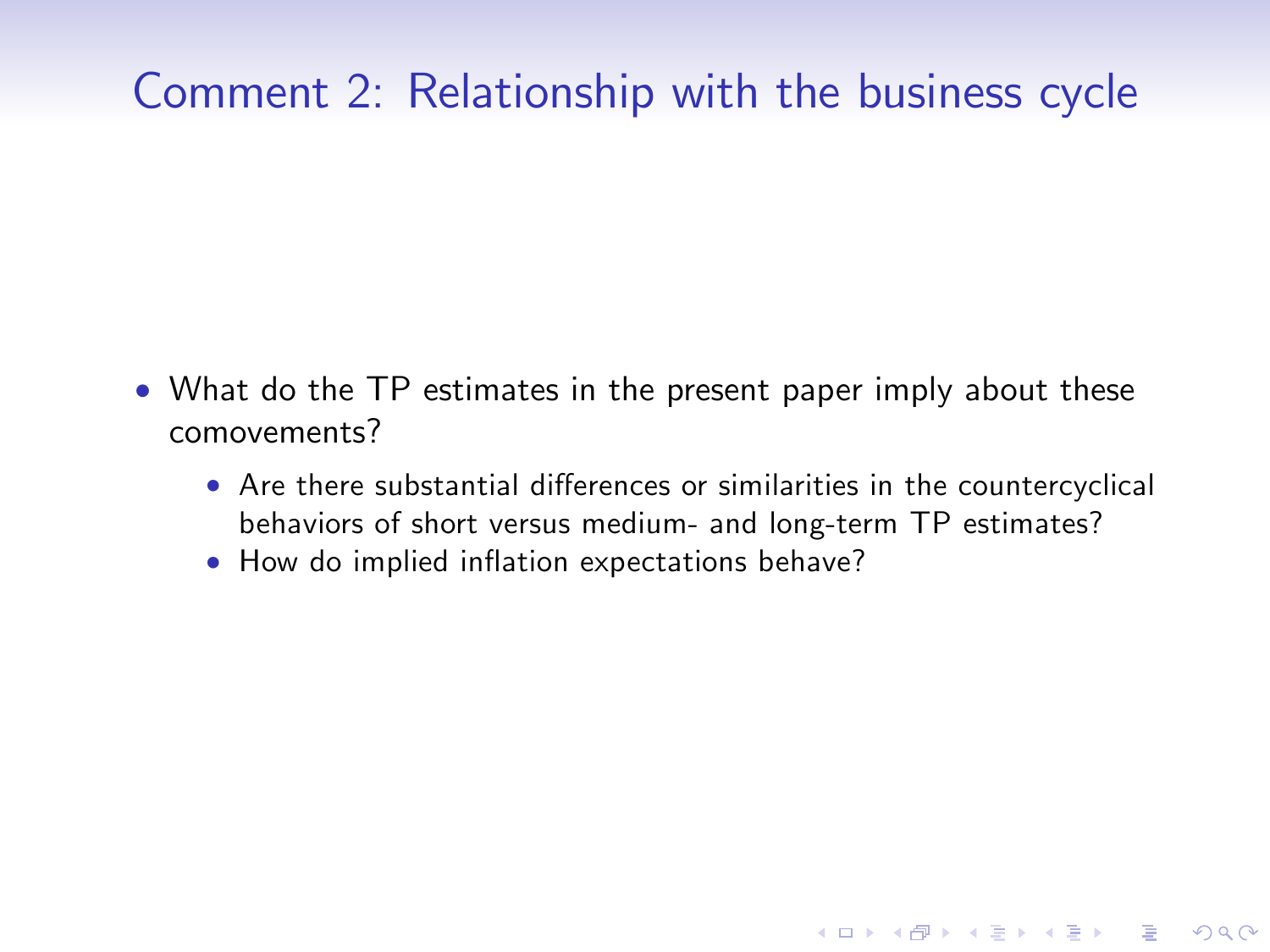Ben Bernanke (Remarks at the Economic Club of New York, 2006):

To the extent that the decline in forward rates can be traced to a decline in the term premium,  $\ldots$  the effect is financially stimulative and argues for greater monetary policy restraint, all else being equal. ... [W]hen the term premium declines, a higher short-term rate is required to obtain the longterm rate and the overall mix of financial conditions consistent with maximum sustainable employment and stable prices.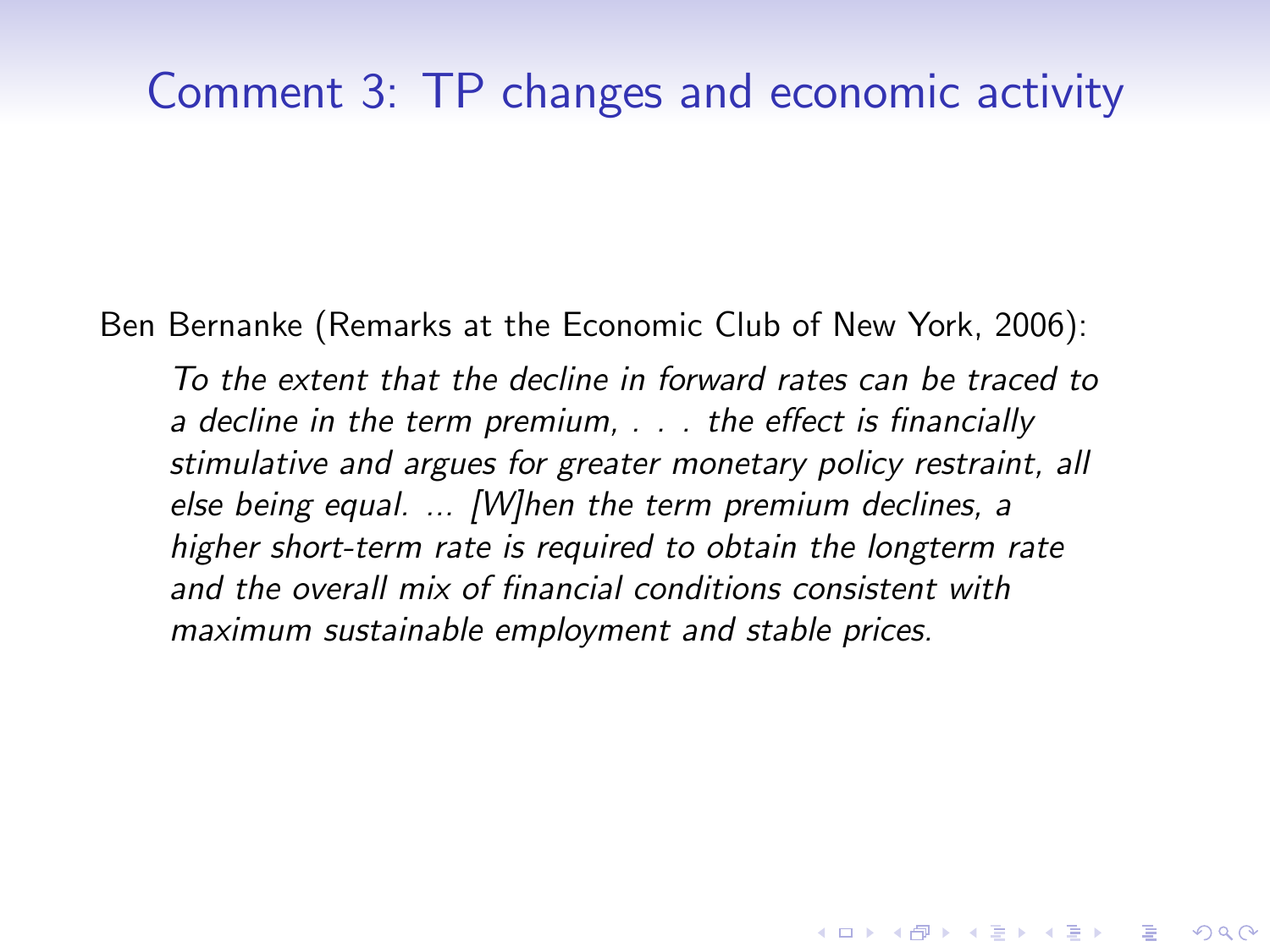Janet Yellen (Jackson Hole, 2016)

...[D]espite the lower bound, asset purchases and forward guidance can push long-term interest rates even lower on average than in the unconstrained case (especially when adjusted for inflation) by reducing term premiums and increasing the downward pressure on the expected average value of future short-term interest rates. Thus, the use of such tools [forward guidance and asset purchases] could result in even better outcomes for unemployment and inflation on average.

**KORKAR KERKER E VOOR**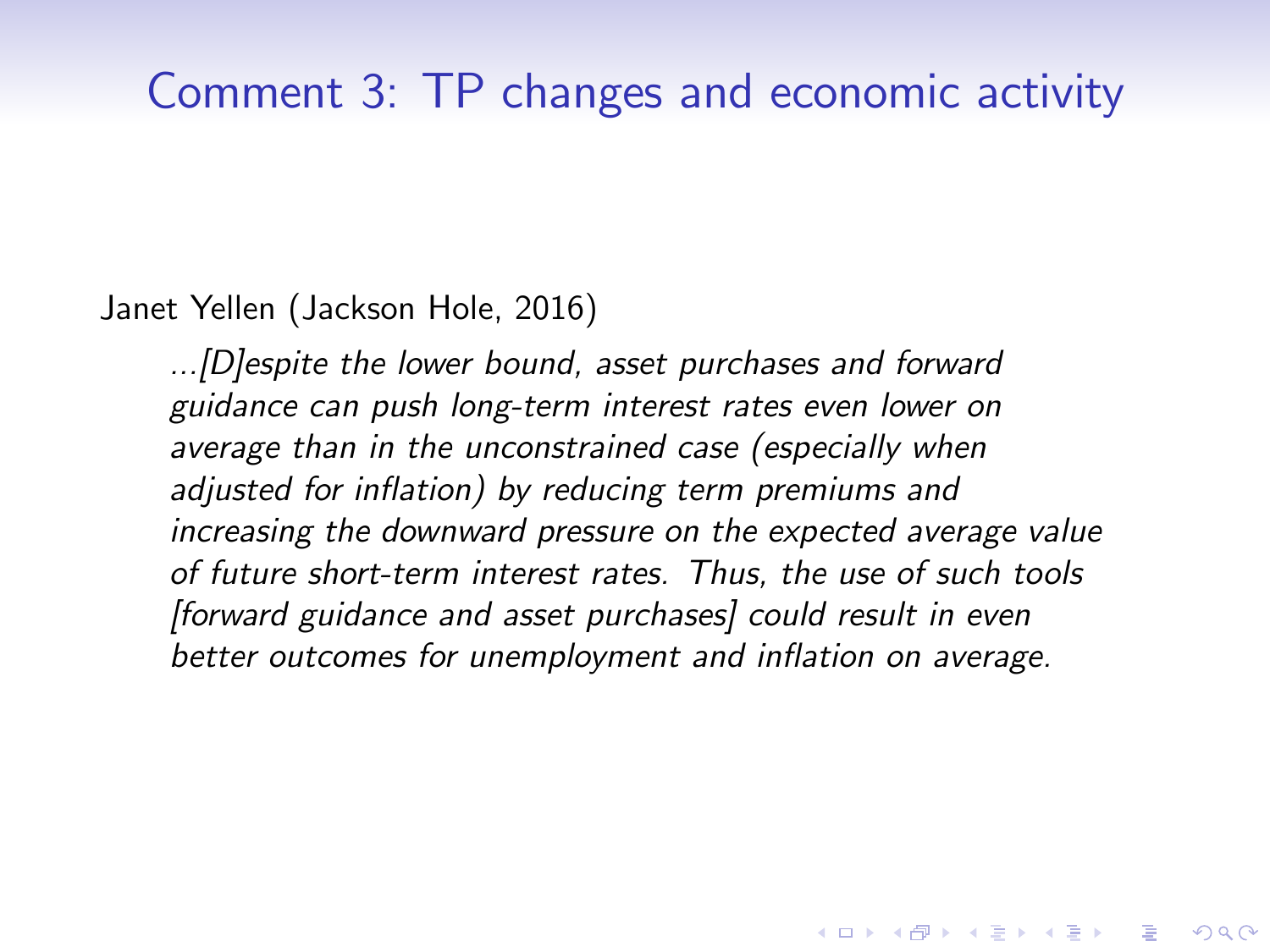• Importance for macroeconomy is reported using the following regression (equations 5.1 and 5.2):

$$
\Delta g_{t+h} = \beta_0 + \beta_1 t p_t (120) + \beta_2 \underbrace{\left(\frac{1}{n} \sum_{i=1}^{120} E_t y_{t+i} - y_t\right)}_{\text{expdy}_t} + \varepsilon_{t+h}
$$

K ロ ▶ K @ ▶ K 할 > K 할 > 1 할 > 1 이익어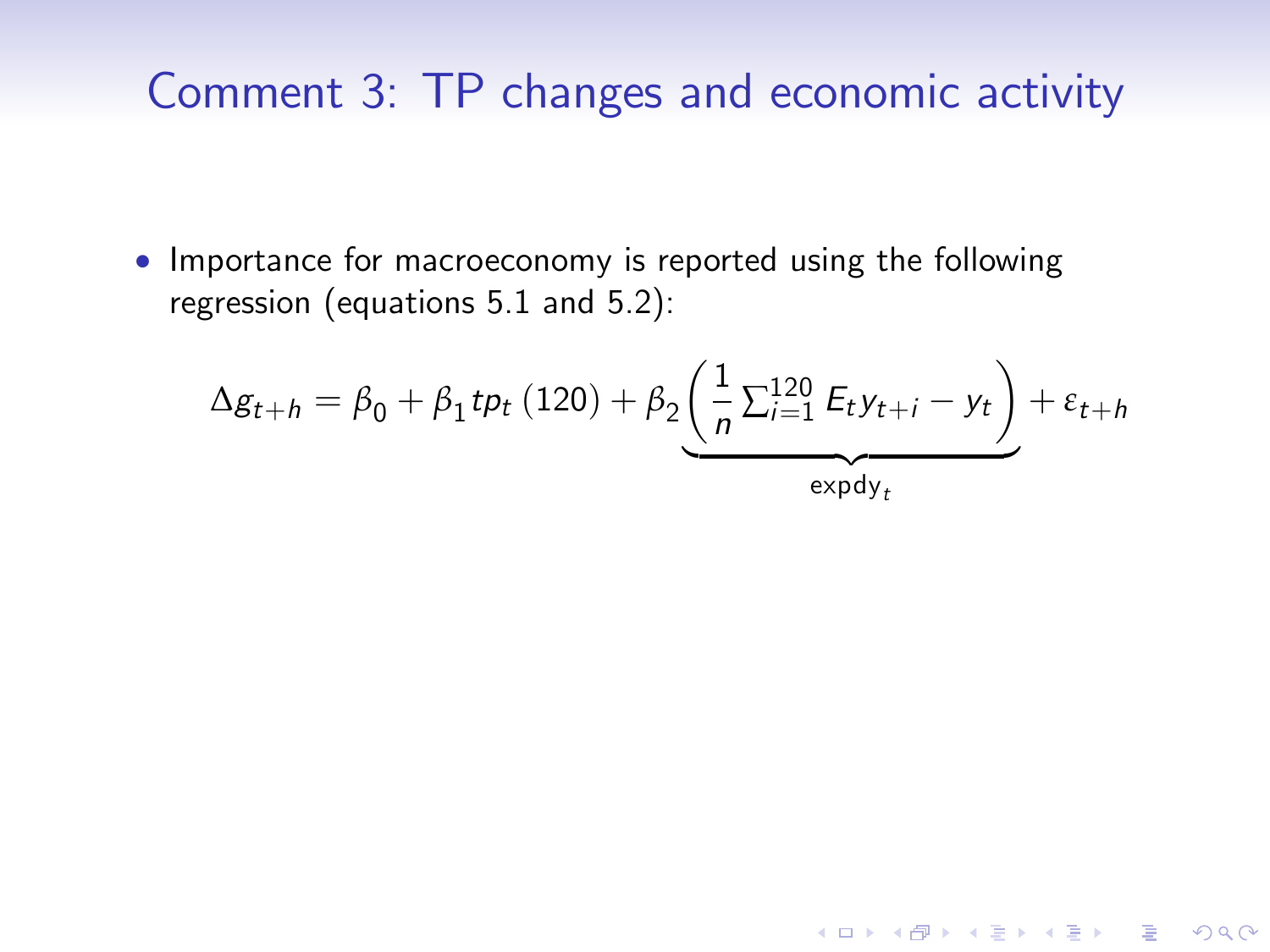• Importance for macroeconomy is reported using the following regression (equations 5.1 and 5.2):

$$
\Delta g_{t+h} = \beta_0 + \beta_1 t p_t (120) + \beta_2 \underbrace{\left(\frac{1}{n} \sum_{i=1}^{120} E_t y_{t+i} - y_t\right)}_{\text{expdy}_t} + \varepsilon_{t+h}
$$

• Do changes in the term premium matter?

$$
\Delta g_{t+h} = \beta_0 + \beta_1 [tp_t (120) - tp_{t-1} (120)] \n+ \beta_2 [\exp dy_t - \exp dy_{t-1}] + \varepsilon_{t+h}
$$

K ロ ▶ K @ ▶ K 할 > K 할 > 1 할 > 1 이익어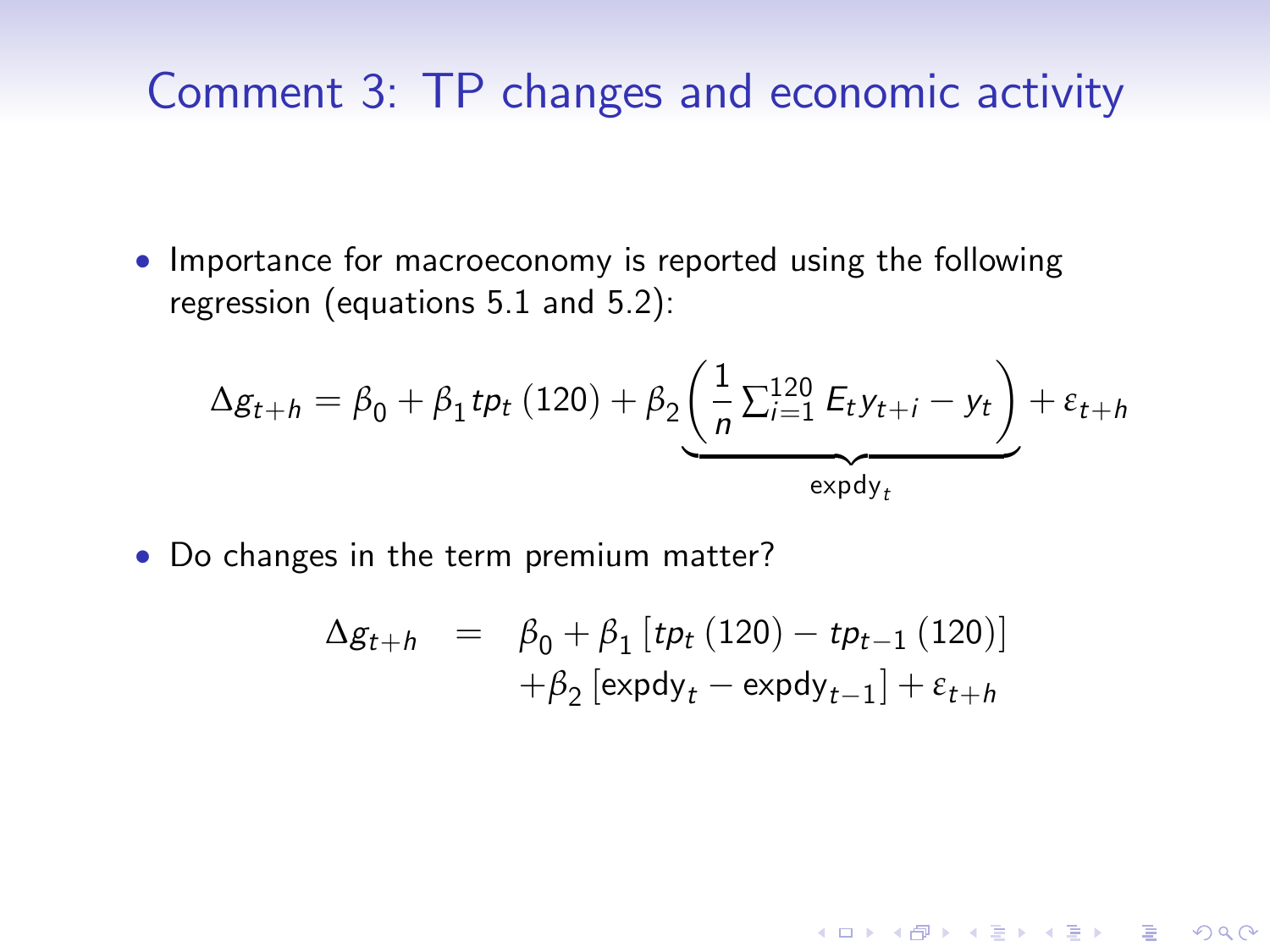#### Comment 3: Importance of TP changes

• Regressions of GDP growth  $(gdp_{t+4} - gdp_t)$  on TP and expected component (Rudebusch, Sack and Swanson, 2006) for 1985-2005:

| Variables                     | Coefficients   |                      |  |
|-------------------------------|----------------|----------------------|--|
| $gdp_t - gdp_{t-4}$           | 0.32<br>(2.31) | 0.36<br>(4.22)       |  |
| $\exp d v_t$                  | 0.35<br>(1.59) |                      |  |
| tp <sub>t</sub>               | 0.07<br>(0.92) |                      |  |
| $\exp d v_t - \exp d v_{t-4}$ |                | 0.30<br>(1.37)       |  |
| $tp_t - tp_{t-4}$             |                | $-0.59$<br>$(-1.93)$ |  |

**KORKAR KERKER E VOOR** 

 Are the changes in TP as important for explaining economic activity? Does the pattern change with forecast horizons?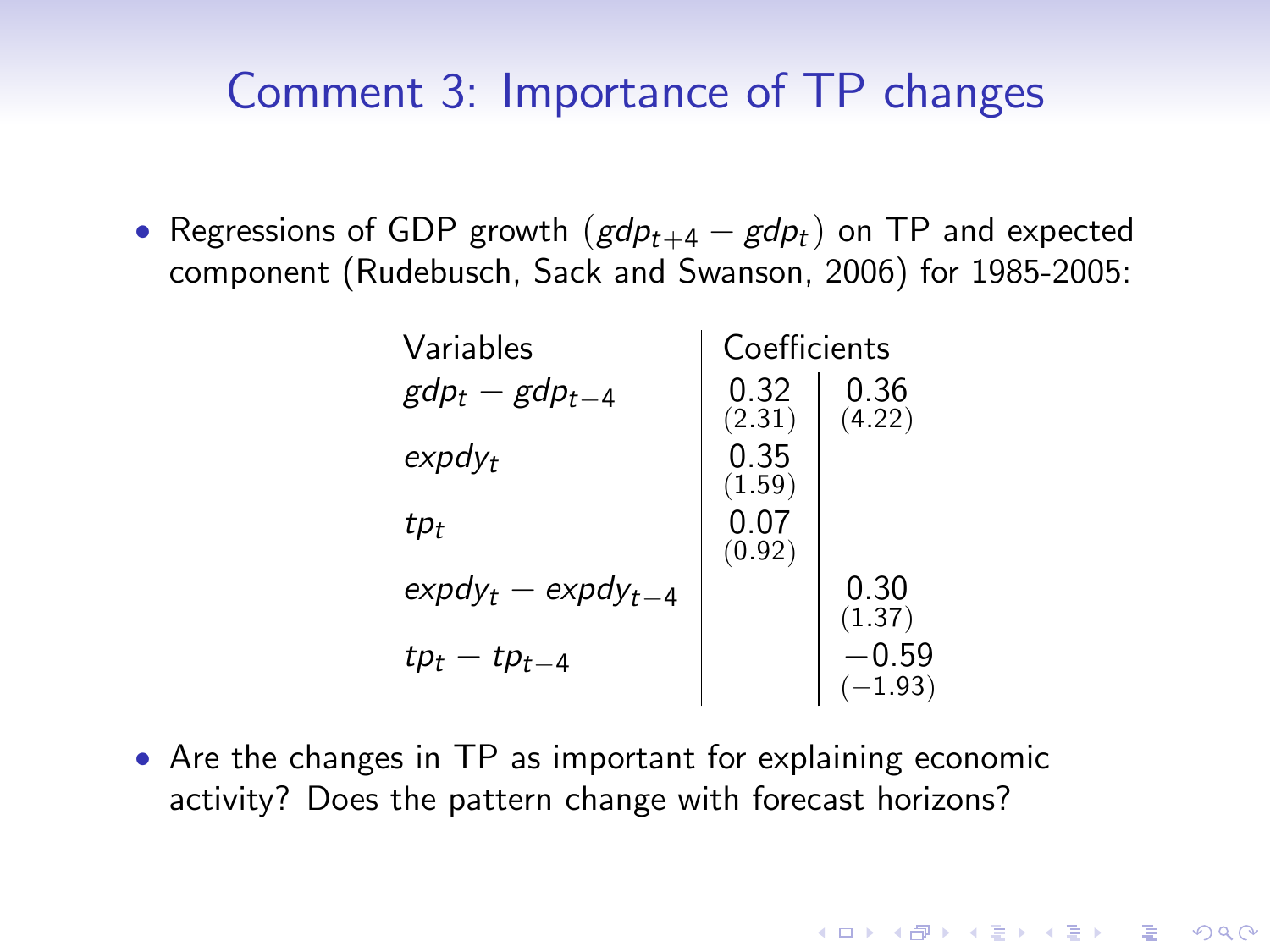# Summary of Comments

- Very nice paper, significant contribution to the literature
- New estimates of the nominal and real TP can be used to address some of the long-standing issues in macro-finance

K ロ ▶ K @ ▶ K 할 > K 할 > 1 할 > 1 이익어